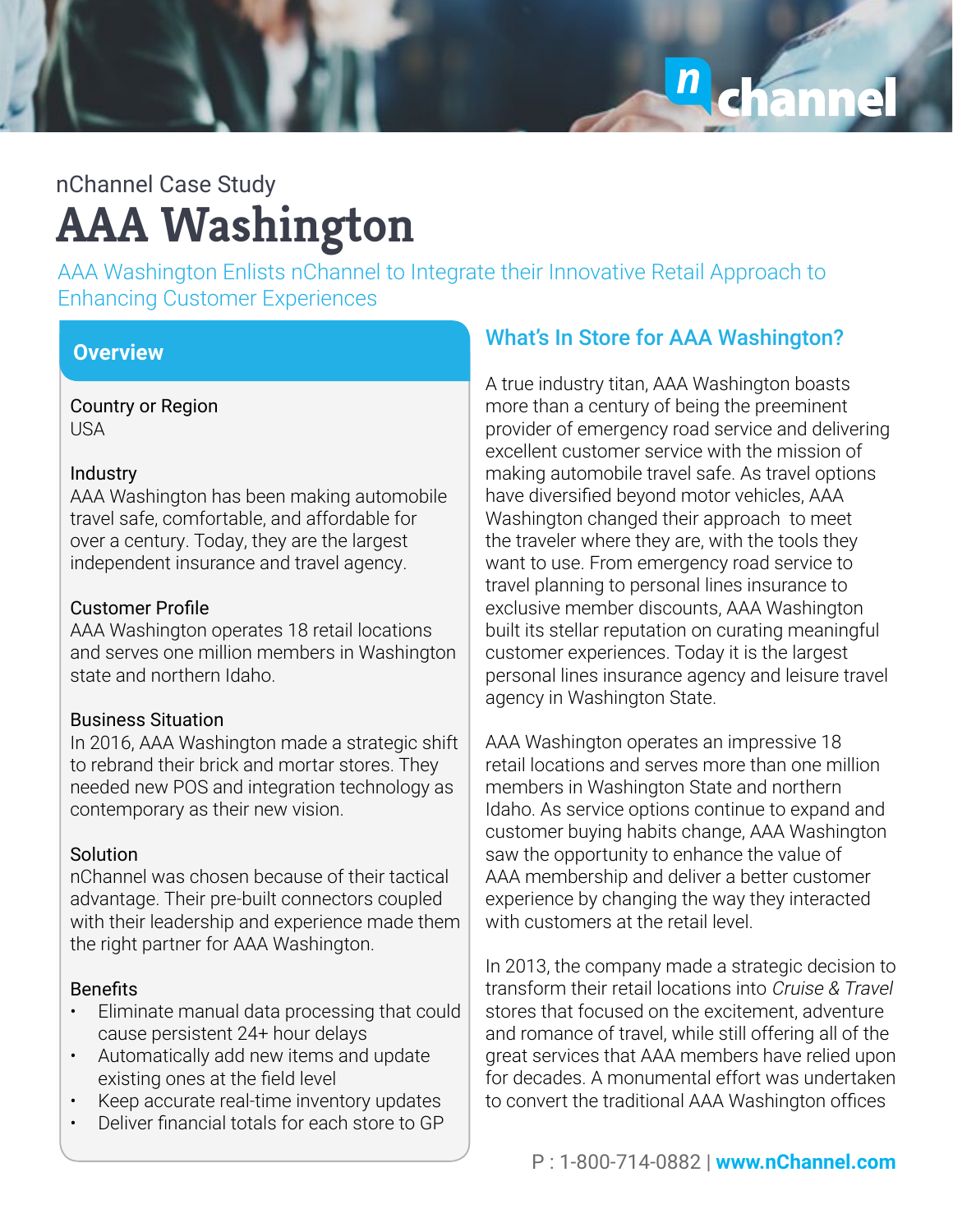

## **AAA Washington** nChannel Case Study

into a destination where members and nonmembers alike can connect, explore, and shop in a contemporary retail setting. Drawing inspiration from the excitement and adventure of the travel experience, they built a concept Cruise & Travel store in Tacoma, Washington with the goal of differentiating the customer experience and delivering the AAA Washington value proposition at every in-store touch point. Dated office cubicles and customer service counter spaces were replaced with a light-filled, contemporary open floor plan amplified with travel merchandise, themed lounges, coffee nooks, public Wi-Fi and high-resolution visual media and graphics.



### The Challenge

But this was more than just a remodel. This was a multifaceted transformation that required an extensive infrastructure change which was as forward thinking as the new retail experience. The technology behind this vision had to be as contemporary and easy to use as the store itself,

yet flexible enough to support all of their existing stores and online portals. AAA Washington evaluated its existing systems and decided its legacy point of sale (POS) system couldn't support their needs.

"We're coming from a hardcoded, intertwined, eco-system which required custom code and batch processing. There was simply no flexibility for shifting behaviors in the customer base. Our retail locations needed the ability to adapt with tools to maintain attention span in all of our customer channels. As a result, we needed to decouple ourselves from our legacy systems and implement technology that was scalable, flexible and moved at the speed of now."  $-$  Jim Ryan, CIO, AAA Washington

In sum, outdated POS technology tethered to immovable structures and powered by rigid operational systems built on an antiquated platform couldn't provide the flexibility mobility and support that was a prerequisite of this new design. Customers needed the ability to book a cruise, join the club, and purchase a new suitcase all while standing in the middle of a store - and AAA Washington needed the right technology to execute all of these tasks at once.

To start, AAA Washington selected Lightspeed to replace its legacy POS solution, but chose to continue using Microsoft Dynamics GP as their ERP system to manage sales and inventory for all of their retail outlets. With that change, they needed the two systems to work together but unfortunately, they weren't built to integrate with each other natively. In addition to over four thousand SKUs filtering to Lightspeed, AAA

P : 1-800-714-0882 | **www.nChannel.com**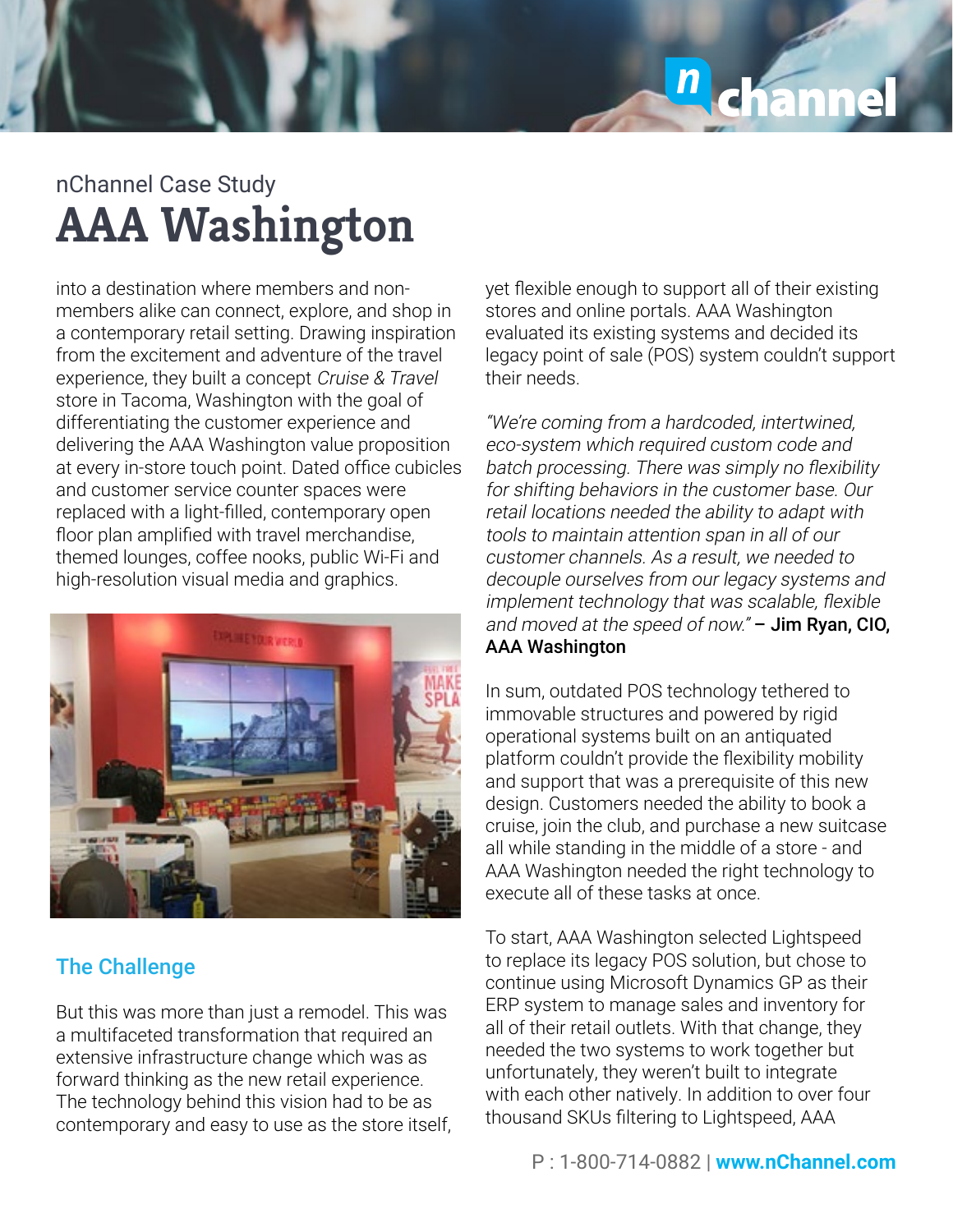# chann  $\overline{\bf n}$

## **AAA Washington** nChannel Case Study

Washington also has transactional sales and inventory data from 18 stores passing through the system. All of this data has a timeliness factor attached to it to ensure efficient and accurate accounting between channels. Without a way to integrate the two, AAA Washington would have to resort to error-prone manual data processing that would result in persistent lag times of 24 hours or more, and up to a 72-hour delay for accounting to balance the books. Operationally, this would result in delays of new item introductions, inaccurate inventory availability and possible stock outs that would degrade the customer experience.

AAA Washington considered building the integrations themselves, but to avoid recreating a hard-coded, rigid environment with no path toward growth, they sought out a third-party vendor with the tools and expertise they needed to meet project expectations.

"We needed a vendor that could create a strong integration between Lightspeed and our Microsoft GP system. We have a messagebased architecture for persistent, and highquality interchange between systems to swap out functionality. We didn't have time to build the individual integrations required to make it work and sought out a partner that had already built the connectors and had the knowledge base to support us. We viewed that as the shortest path to the finish line for us." - Jim Ryan, CIO, AAA Washington

### The Solution

AAA Washington narrowed their vendor list to two providers – nChannel and a past partner

who helped manage their original Microsoft Dynamics GP implementation. nChannel had the tactical advantage. nChannel's platform-agnostic API framework, out-of-the-box POS and ERP connectors coupled with their organizational leadership and experience in the space, made them the right partner to help with their transformation.

To get started, AAA Washington piloted the entire process with their store in Bremerton Washington. They pulled together a cross-channel team that included representatives from every contingent that would be affected by POS and inventory management. nChannel was an active part of these meetings serving as a configuration specialist and technical advisor to bring the integration to fruition. To test the interfaces, train the staff and create a replicable model for future stores, the team ran the pilot for the month of December, a busy time for holiday travel and shopping, ensuring all aspects of the integration would be thoroughly tested.

### The Results

With nChannel serving as a collaborative partner in developing the sales and inventory integration business process, AAA Washington was able to implement a successful pilot that leveraged nChannel to perform three critical tasks:

1. Sync item information from Dynamics GP to Lightspeed. nChannel performs automated new item adds and updates existing items at the field level. This process is monitored by nChannel to ensure data integrity.